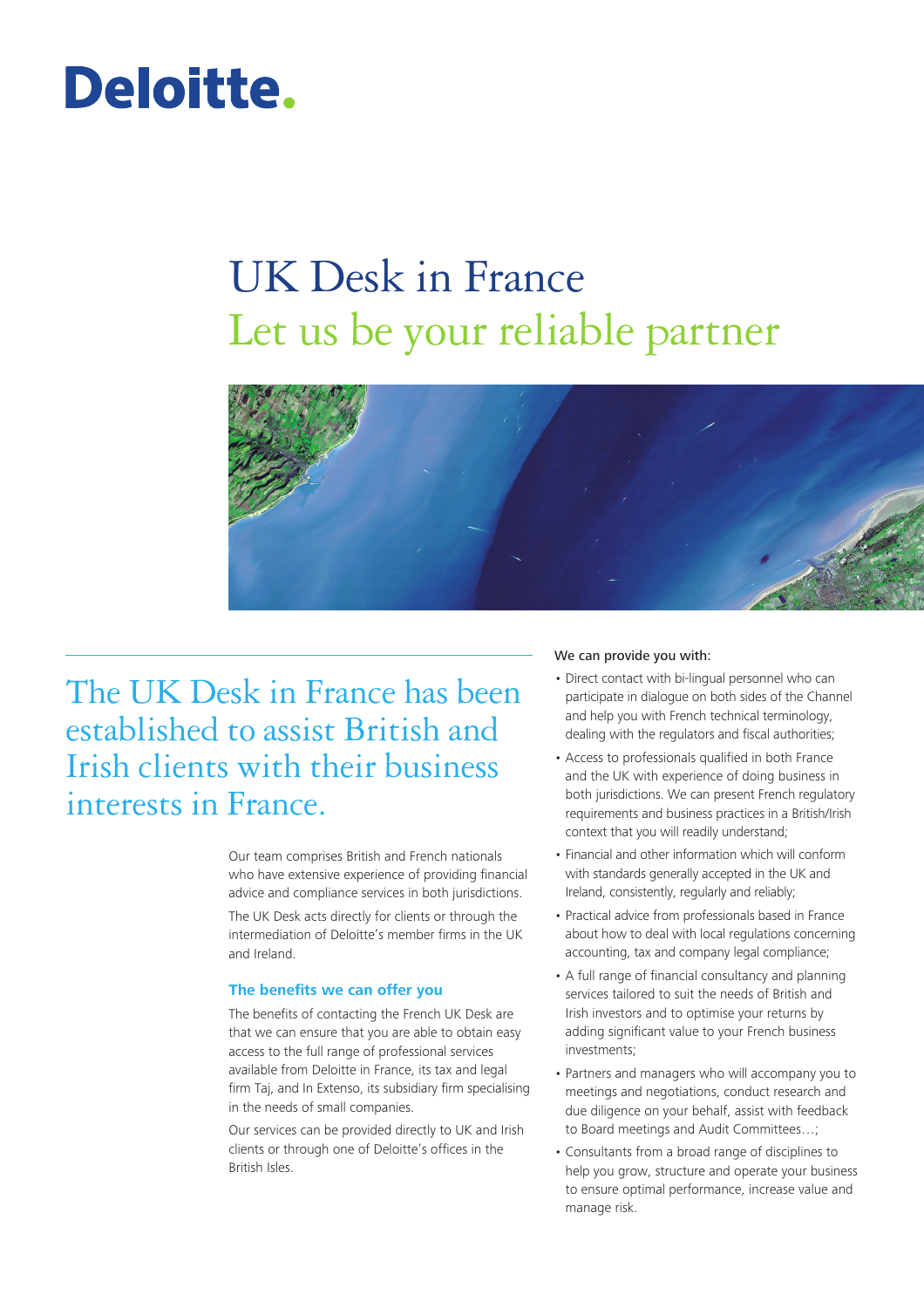### Our core capabilities

Dynamic businesses are in constant need of focused professional services to maintain the momentum of their development.

### **Accounting & Administrative Compliance**

- Outsourced accounting services
- French generally accepted accounting principles
- Consolidation reporting packages
- Payroll bureau services
- · Statutory compliance

### **Financial Reporting & Audit**

- · Statutory audit
- International financial reporting standards (IFRS)
- UK/Irish financial reporting standards
- Best practice accounting policies
- Group auditing requirements



### **Financial Planning**

- Analytical reports
- Business plans
- · Financial restructuring
- · Advice on foreign trade

### **Tax & Legal Consulting**

- · Select appropriate corporate structure
- Optimal tax and distribution planning
- Tax compliance and tax inspections
- Planning for mergers, acquisitions and disposals
- Cross-border tax planning

### **Expansion & Realising Value**

- Expansion and acquisition strategies
- Transaction support services
- Deal evaluation and negotiation
- Raising finance
- · Disposals
- Management, operational and strategic consultancy

### **Management Information** & Mitigating Risk

- Key performance indicators
- Maximising returns from your business
- Systems advice and implementation
- Cross border reporting applications and shared service centres
- Internal controls and risk management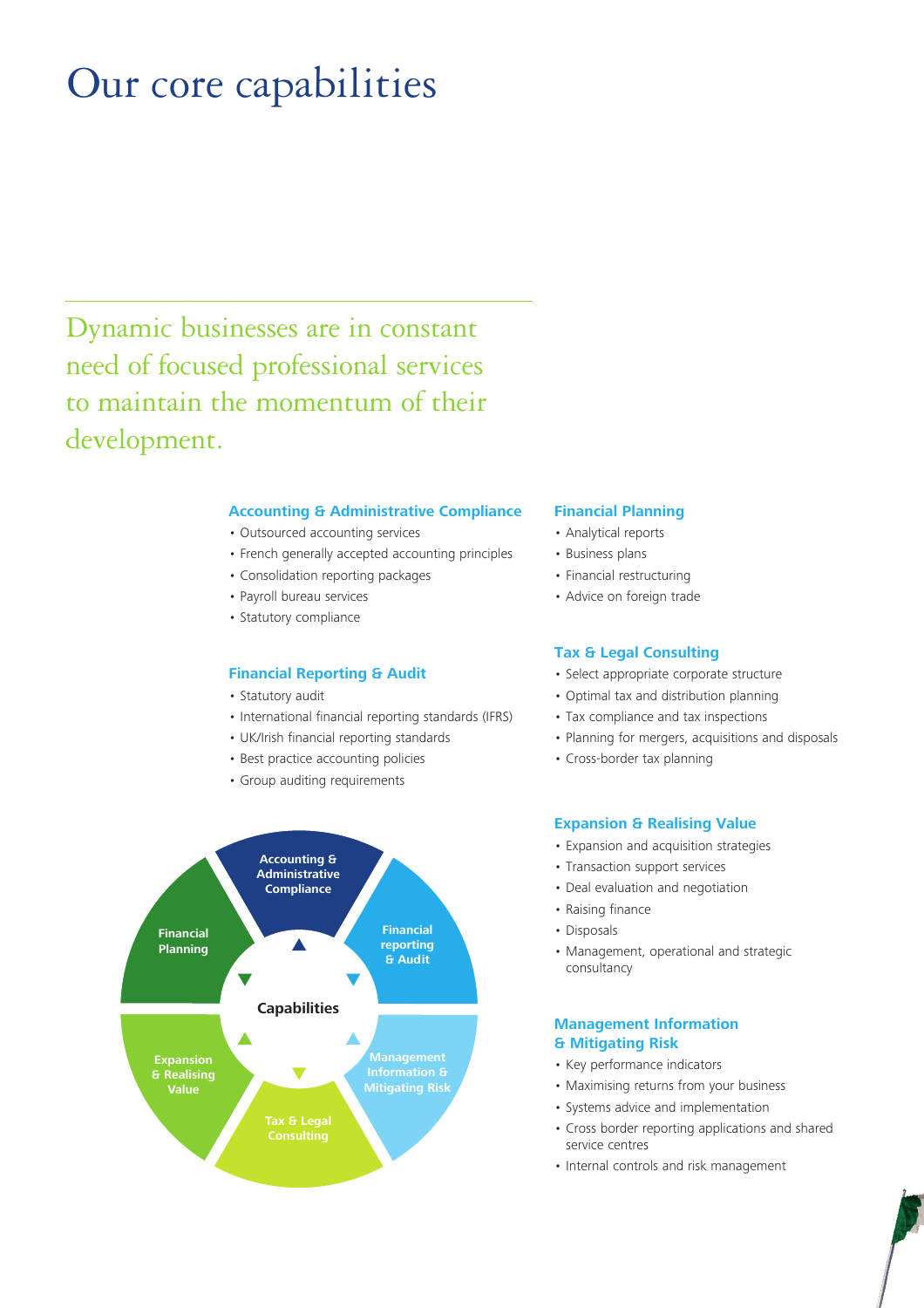### Coordination with Deloitte in the UK and Ireland

UK and Irish clients with business interests in France can benefit significantly from the close level of co-operation and communication that exists between our practices on both sides of the Channel

> We have permanent liaison links with all of Deloitte's offices in the UK and Ireland. In London there is a dedicated French Desk based in the offices of Deloitte UK, and Deloitte France is also represented by our affiliate firm, Constantin. These links ensure that:

- Client requests for services are clearly explained and quickly communicated;
- Reporting requirements and deadlines are adhered to;
- We can obtain a better understanding of the objectives of clients and their businesses;
- We can assist our UK and Irish colleagues with presentations and feedback to clients;
- Our UK and Irish colleagues are fully appraised of French accounting, fiscal and statutory rules;
- Business arrangements with us can be negotiated on a combined basis.

Whatever your requirements, the UK Desk in France ensures a consistent approach, timely delivery, and uniform quality and cost.

### **Some of our clients with a significant presence in France**

| <b>Client</b>         | <b>Business sector</b> |
|-----------------------|------------------------|
| • Aegis               | Media                  |
| • Acergy              | Industrial             |
| • Bodycote            | Industrial             |
| • Cadbury             | Foodstuffs             |
| • Carphone Warehouse  | Communications         |
| • Chloride            | Industrial             |
| • Compass Group       | Distribution           |
| $\cdot$ Corus         | Steel                  |
| • Dixons Stores Group | Retail                 |
| • Hays                | Human Resources        |

| <b>Client</b>          | <b>Business sector</b> |  |
|------------------------|------------------------|--|
| • Jaquar Land Rover    | Distribution           |  |
| • Kerry                | <b>Foodstuffs</b>      |  |
| • Kingfisher           | Retail                 |  |
| • Michael Page         | Human Resources        |  |
| • Reed Elsevier        | Communications         |  |
| $\cdot$ SIG            | Industrial             |  |
| • Specialist Computers | Information Technology |  |
| $\cdot$ Tarmac         | Construction           |  |
| • WH Smith             | Retail                 |  |
| $\cdot$ WPP            | Media                  |  |